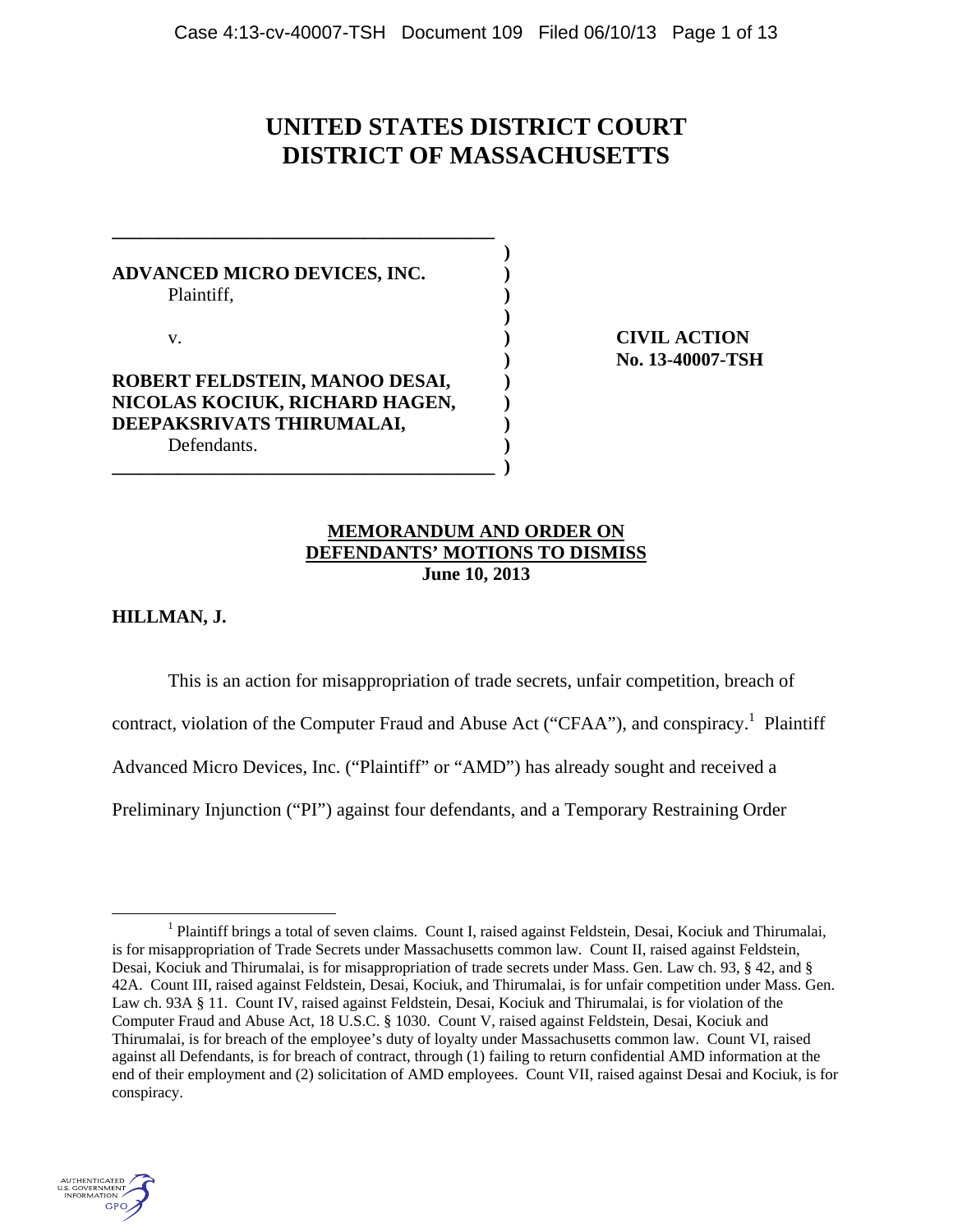("TRO") against the fifth defendant.<sup>2</sup> The four enjoined defendants, Feldstein, Hagen, Desai, and Kociuk (collectively "Defendants") move to dismiss all claims against them under Fed. R. Civ. P. 12(b)(6). Defendant Thirumalai has not yet moved to dismiss the charges against him, so like this Court's prior Memorandum and Order on Plaintiff's Application for Preliminary Injunction (Docket No. 105), this order does not address the claims against him.

#### **I. Standard of Review**

In a motion to dismiss under Fed. R. Civ. P. 12(b)(6), the Court "must assume the truth of all well-plead[ed] facts and give the plaintiff the benefit of all reasonable inferences therefrom. *Ruiz v. Bally Total Fitness Corp.*, 496 F.3d 1, 5 (1st Cir. 2007) (citing *Rogan v. Menino*, 175 F.3d 75, 77 ( $1<sup>st</sup>$  Cir. 1999)). A pleading must contain "a short and plain statement of the claim showing that the pleader is entitled to relief." Fed. R. Civ. P. 8(a)(2). The pleading standard set forth in Rule 8 does not require "detailed factual allegations, but it demands more than an unadorned, the-defendant-unlawfully-harmed-me accusation." *Bell Atl. Corp. v. Twombly*, 550 U.S. 544, 555, 127 S. Ct. 1955 (2007) (citing *Papasan v. Allain*, 478 U.S. 265, 286, 106 S. Ct. 2932, (1986)). A complaint will not suffice if it offers "naked assertion[s]" devoid of "further factual enhancement." *Twombly*, 550 U.S. at 557. "The plausibility standard is not akin to a probability requirement, but it asks for more than a sheer possibility that a defendant has acted unlawfully." *Ashcroft v. Iqbal*, 556 U.S. 662, 678, 129 S. Ct. 1937 (2009) (internal quotations omitted). Dismissal is appropriate if plaintiff's well-pleaded facts do not "possess enough heft to show that plaintiff is entitled to relief." *Ruiz Rivera v. Pfizer Pharm.*, LLC, 521 F.3d 76, 84 (1<sup>st</sup>) Cir. 2008) (internal quotations and original alterations omitted). Therefore, under the

<u>.</u>

<sup>&</sup>lt;sup>2</sup> The five defendants are as follows: Defendant Robert Feldstein ("Feldstein"), Defendant Manoo Desai ("Desai"), Defendant Nicolas Kociuk ("Kociuk"), Defendant Richard Hagen ("Hagen"), and Defendant Deepaksrivat Thirumalai ("Thirumalai"). Thirumalai was not originally a party to this suit, and was added to Plaintiff's Second Amended Complaint in March 2013.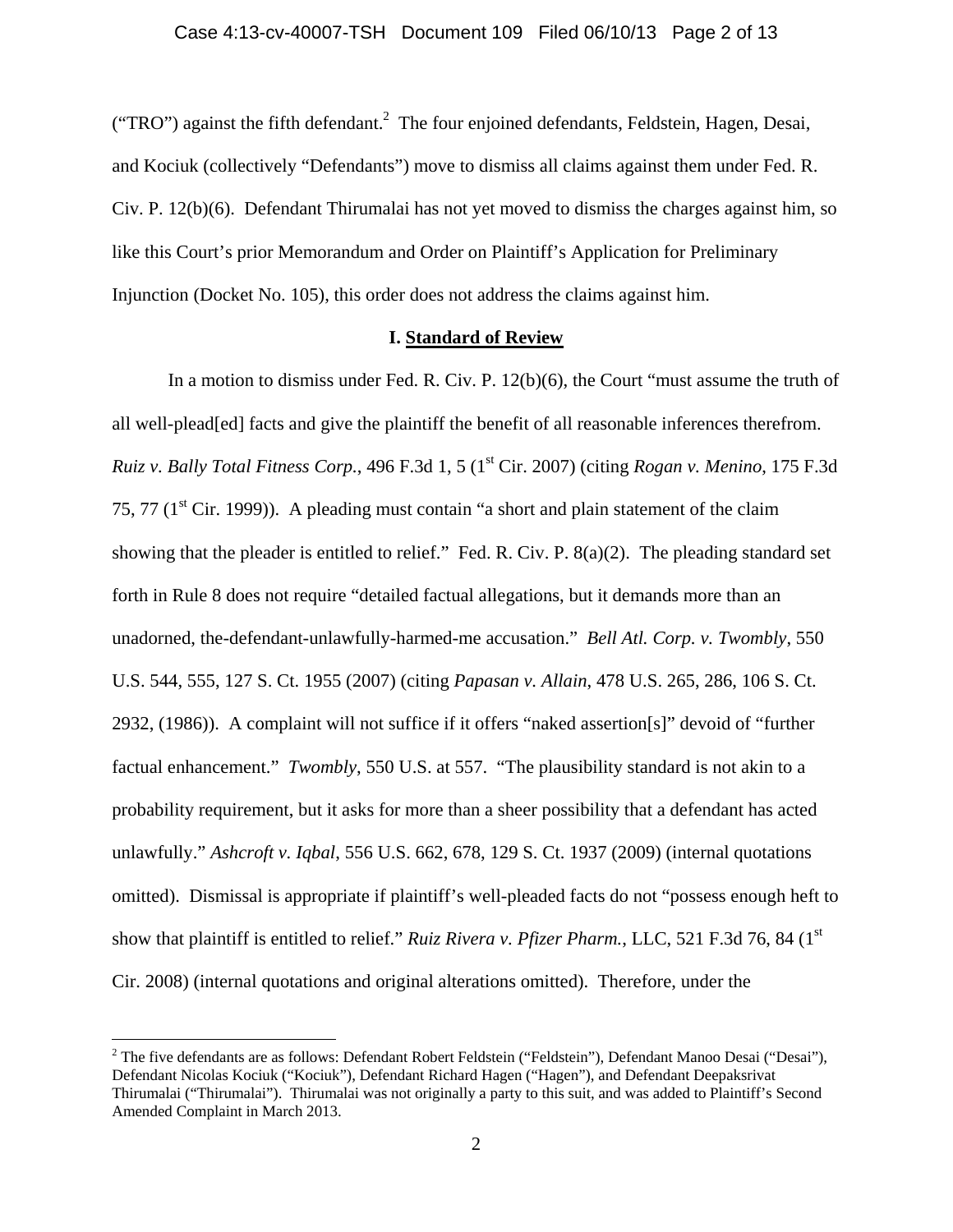#### Case 4:13-cv-40007-TSH Document 109 Filed 06/10/13 Page 3 of 13

*Twombly*/*Iqbal* standard, Plaintiff's claim must clear two hurdles, (1) the pleaded facts must contain sufficient particularity to be plausible, and (2) they must also, if assumed to be true, establish a prima facie case for relief.

Furthermore, where a party filing or opposing a motion to dismiss under Rule 12(b)(6) presents matters outside the pleadings which are considered by the court, the motion to dismiss will be treated as one for summary judgment in accordance with Fed. R. Civ. P. 56. Fed. R. Civ. P. 12(b)(6); *Trans-Spec Truck Serv. Inc. v. Caterpillar, Inc.*, 524 F.3d 315, 321 (1<sup>st</sup> Cir. 2008). Courts may consider documents the authenticity of which are not in dispute—such as public records—without converting the motion into one for summary judgment. *Id.* 

#### **II. Facts**

 A substantial quantity of extrinsic evidence has already been presented to the Court as part of Plaintiff's Application for Preliminary Injunction. However, under the Rule 12(b)(6) standard, the Court will rely only upon the facts contained in Plaintiff's Second Amended Complaint or incorporated therein by reference. For the sake of brevity, the Court hereby incorporates the statement of facts set forth in its prior order (Docket No. 105) to the extent that that statement reflects the facts included in the Second Amended Complaint.<sup>3</sup>

#### **III. Discussion**

 Defendants individually move to dismiss every claim against them. The Court will address the motions of Feldstein, Hagen, Desai, and Kociuk collectively in this order, considering each Count in turn.

### **A.** *Counts I and II, Misappropriation of Trade Secrets*

 $3$  The testimony presented to the Court in February 2013 at the preliminary injunction hearing is not contained in the complaint, nor are the specific details of the forensic analysis conducted by Elysium Digital. The Business Protection Agreements ("BPAs") signed by Feldstein, Desai, and Kociuk are incorporated into the Second Amended Complaint by reference, as are the contents of the emails presented to the Court at that hearing.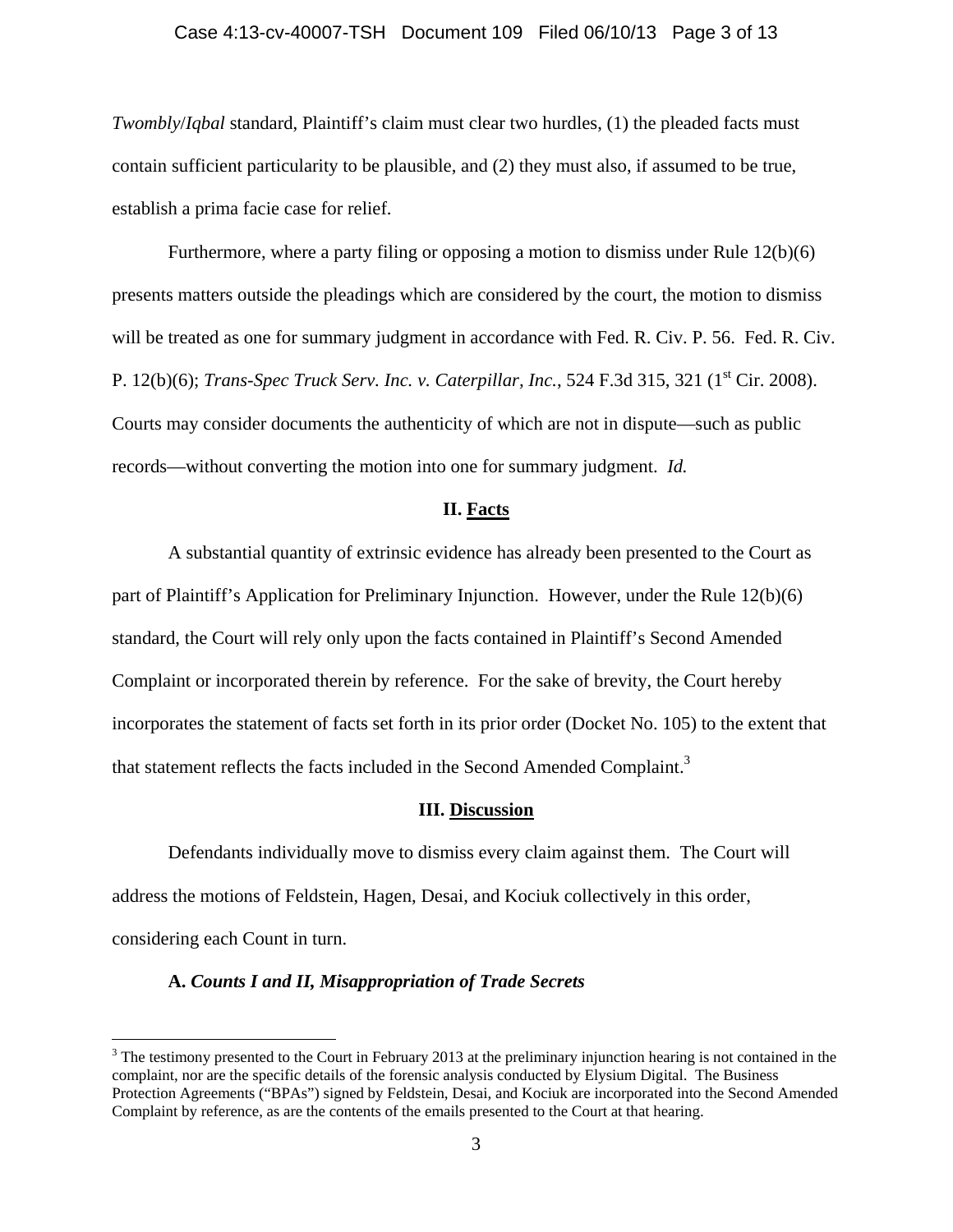#### Case 4:13-cv-40007-TSH Document 109 Filed 06/10/13 Page 4 of 13

Count I, raised against Feldstein, Desai, and Kociuk, is for misappropriation of Trade Secrets under Massachusetts common law; Count II, raised against Feldstein, Desai, and Kociuk, is for misappropriation of trade secrets under Mass. Gen. Law ch. 93, § 42, and § 42A. For the reasons set forth in this Court's prior order, Plaintiff has demonstrated a likelihood of success on the merits with regard to misappropriation. Even considering only the evidence included in the Complaint these allegations contain a level of specificity sufficient to surpass the *Twombly*/*Iqbal*  plausibility threshold.

#### **B.** *Count III, Unfair Competition under Mass. Gen. Law ch. 93A*

Count III, against Feldstein, Desai, and Kociuk is for unfair competition under Mass. Gen. Law ch. 93A, § 11. This claim is dismissed as against all three defendants as they correctly assert the "intra-enterprise" exception to Chapter 93A, § 11. *See Guest-Tek Interactive Entm't, Inc. v. Pullen*, 665 F. Supp. 2d 42, 46 (D. Mass. 2009). Plaintiff attempts to define the employeremployee relationship as existing within normal trade and commerce. This position has been explicitly rejected by the Supreme Judicial Court of Massachusetts. *Bertrand v. Quincy Mkt. Cold Storage & Warehouse Co., 728 F.2d 568, 571 (1<sup>st</sup> Cir. 1984); <i>id.* (citing *Linkage Corp. v. Trustees of Boston University*, 425 Mass. 1, 23, 679 N.E.2d 191 (1997); *Manning v. Zuckerman*, 388 Mass. 8, 13-14, 444 N.E.2d 1262 (1983)).

Plaintiff further argues that the misappropriation claims against Feldstein, Desai, and Kociuk are wholly independent from their employment at AMD, and therefore are no bar to the Chapter 93A claim. *See Specialized Tech. Res., Inc. v. JPS Elastomerics Corp.*, 80 Mass. App. Ct. 841, 847, 957 N.E.2d 1116, 1121 (2011). That is not an accurate assessment of Plaintiff's pleaded claims. AMD has not alleged any facts suggesting that Defendants misappropriated trade secrets through means *other* than abusing their positions as AMD employees.

4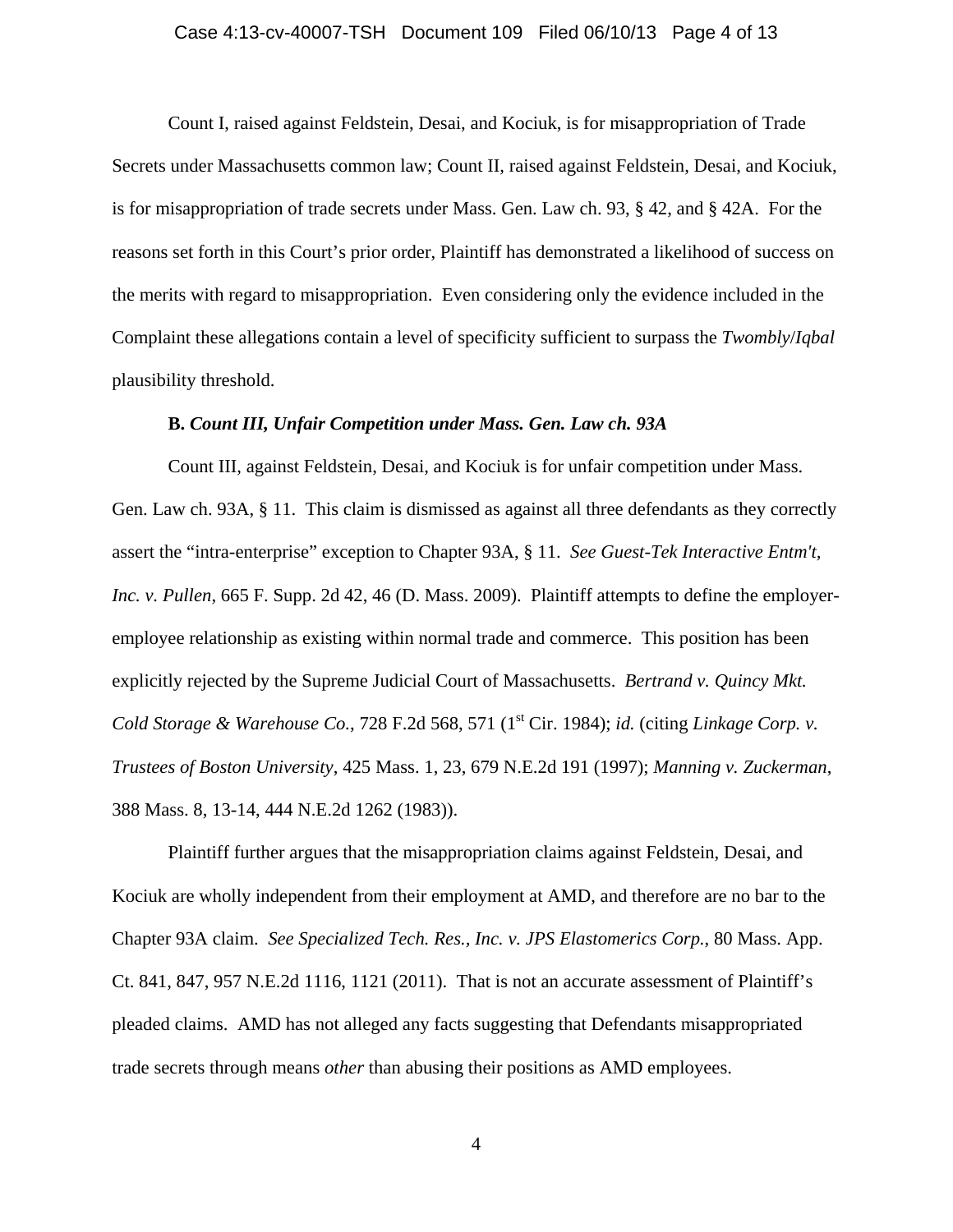#### Case 4:13-cv-40007-TSH Document 109 Filed 06/10/13 Page 5 of 13

Consequently, the employee/employer relationship is a necessary element of the misappropriation claims. *See Guest-Tek*, 665 F. Supp. 2d at 46. Plaintiff's unfair competition claim is therefore properly barred as a matter of law by the "intra-enterprise" exception and the motions to dismiss will be allowed. $4$ 

#### **C. Count IV, violation of the CFAA**

 $\overline{a}$ 

Count IV, raised against Feldstein, Desai, and Kociuk, is for violation of the Computer Fraud and Abuse Act, 18 U.S.C. § 1030. AMD alleges that Feldstein, Desai, and Kociuk have knowingly, and with intent to defraud, accessed AMD's protected computer network either without authorization or in a manner than exceeded their authorized access.<sup>5</sup> Originally passed in 1984 and amended several times since, the CFAA created an entirely new category of crimes to address the issue of computer hacking. The CFAA is anything but a well-settled area of law, courts in different circuits have adopted significantly different interpretations of this act over the past decade. *Compare United States v. Nosal*, 676 F.3d 854 (9<sup>th</sup> Cir. 2012), *and Wentworth-Douglass Hosp. v. Young & Novis Prof'l Ass'n*, 10-CV-120-SM, 2012 WL 2522963 (D.N.H. June 29, 2012), *with United States v. Rodriguez*, 628 F.3d 1258 (11th Cir. 2010), *and Guest-Tek*, 665 F. Supp. 2d 42.

Most relevant to this case are  $\S 1030(a)(2)(C)$  and  $\S 1030(a)(4)$ .  $\S 1030(a)(2)(C)$  states that it is a violation of the statute to "intentionally [access] a computer without authorization or exceed<sup>[]</sup> authorized access and thereby [obtain]—... information from any protected computer."

<sup>&</sup>lt;sup>4</sup> Defendants simply do not compete with AMD in a fashion cognizable under Chapter 93A, § 11. The alleged misappropriation could form the basis of a Chapter 93A, § 11 claim against an actual market competitor (e.g., Nvidia) if AMD could show that the alleged misappropriation occurred and that the competitor participated therein. No such competitor is named in the Second Amended Complaint.

<sup>&</sup>lt;sup>5</sup> The Second Amended Complaint does not specify which provision of the CFAA Feldstein, Desai, and Kociuk allegedly violated. So long as AMD pleads damages in excess of \$5,000 within a twelve-month period (as per 18 U.S.C. § 1030(c)(4)(A)(i)(I), § 1030(g)) AMD can maintain a civil action for a violation of any provision of the statute.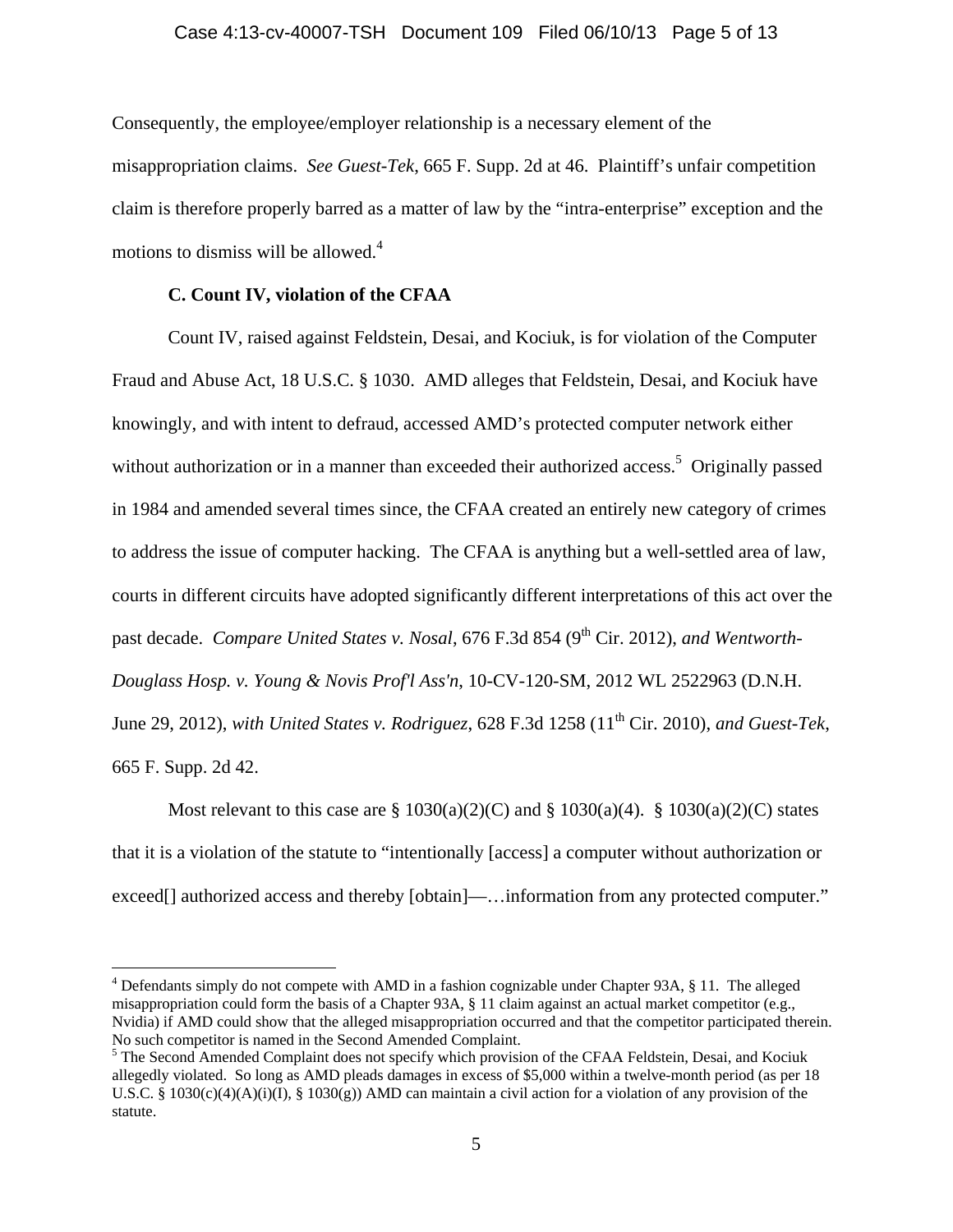#### Case 4:13-cv-40007-TSH Document 109 Filed 06/10/13 Page 6 of 13

The breadth of this provision is difficult to understate.  $\S 1030(a)(4)$  provides that it is a violation of the CFAA to

knowingly and with intent to defraud, [access] a protected computer without authorization, or [exceed] authorized access, and by means of such conduct [further] the intended fraud and [obtain] anything of value, unless the object of the fraud and the thing obtained consists only of the use of the computer and the value of such use is not more than \$5,000 in any 1-year period.

Neither the term "without authorization" nor the word "authorization" are defined by the CFAA, although the act does define "exceeds authorized access" as "to access a computer with authorization and to use such access to obtain or alter information in the computer that the accesser is not entitled so to obtain or alter[.]" 18 U.S.C. § 1030(e)(6). Despite this statutory definition the exact parameters of "authorized access" remain elusive.

Courts have generally adopted one of two positions when interpreting the CFAA. A narrow interpretation reflects a technological model of authorization, whereby the scope of authorized access is defined by the technologically implemented barriers that circumscribe that access. Thus if Company C maintains two secure servers, X and Y, and issues Employee E valid login credentials for Server X but not for Server Y, then Employee E has authorized access to Server X, but not to Server Y. Any data accessed by Employee E from Server X would be with authorization no matter how Employee E used that information. However, if Employee E used his/her Server X access to illicitly access Server Y, any data thus accessed on Server Y would be outside the scope of authorization.

By contrast, a broader interpretation defines access in terms of agency or use. Thus wherever an employee breaches a duty or loyalty, or a contractual obligation, or otherwise acquires an interest adverse to the employer, their authorization to access information stored on an employer's computer terminates and all subsequent access is unauthorized/exceeds the scope of authorization, whether or not the access is still technologically enabled. Thus, using the

6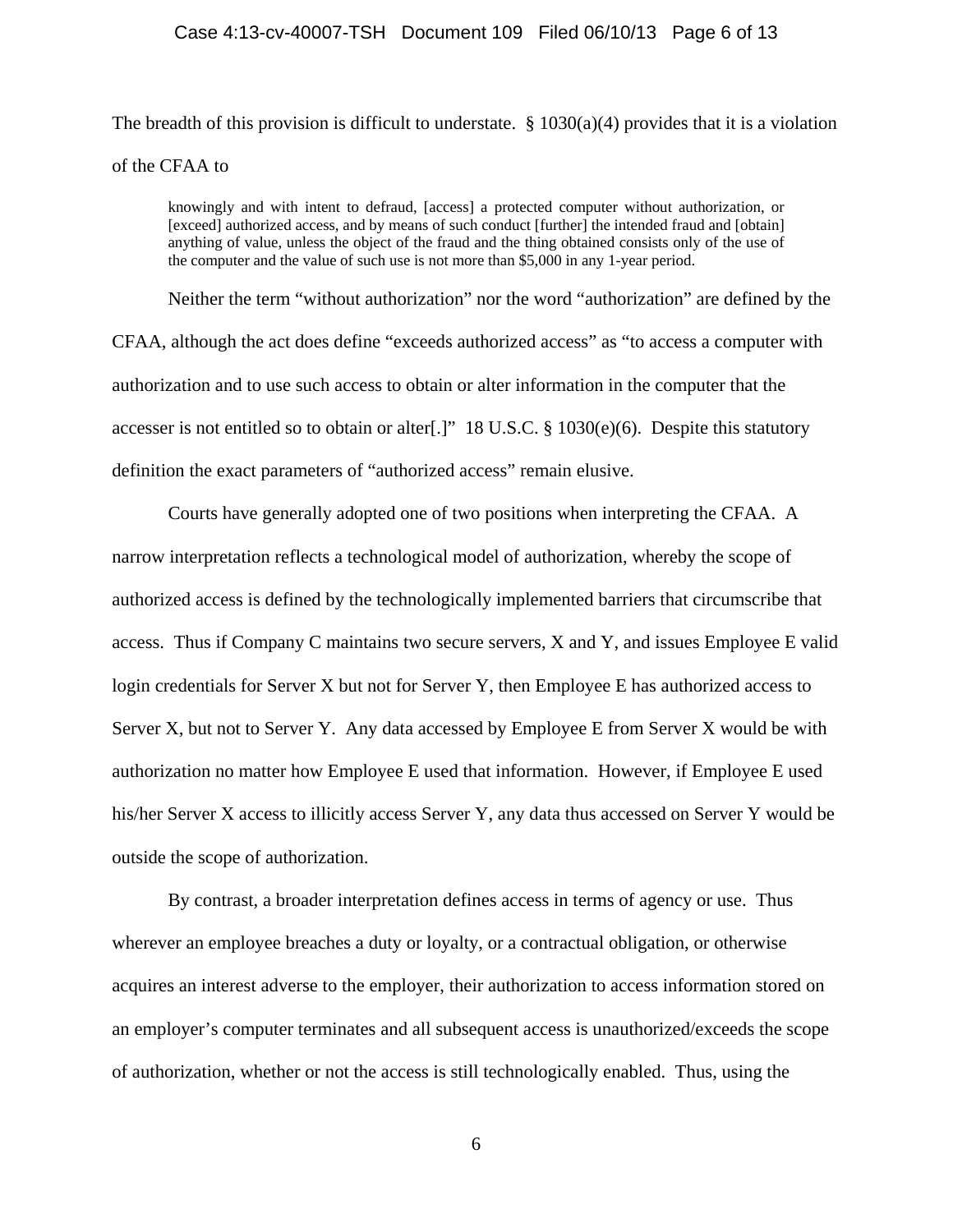#### Case 4:13-cv-40007-TSH Document 109 Filed 06/10/13 Page 7 of 13

example stated above, Employee E *would* exceed the scope of his/her authorized access if data accessed from Server X was used for some purpose that was prohibited by Employee E's contractual or legal obligations to Company C.

Proponents of a narrower interpretation suggest that Congress' intent in passing the CFAA was to address computer hacking activities and not to supplement state misappropriation of trade secrets laws. *Nosal*, 676 F.3d at 857 (majority opinion).They further argue that expanding the definition of authorization to encompass extrinsic contractual agreements has farreaching and undesirable consequences, such as potentially transforming idle internet browsing at work into a federal crime. *Id.* at 860. Proponents of a broader interpretation point to the sweeping language of the CFAA itself, as well as a consistent pattern of amendments expanding the scope of the CFAA over the past twenty years, as evidence that Congress did intend for the CFAA to have these wide-ranging effects. *Guest-Tek,* 665 F. Supp. 2d at 45. Furthermore, they argue that other statutory provisions, such as the "intent to defraud" requirement in 18 U.S.C. § 1030(a)(4), will prevent the CFAA from criminalizing benign activities such as workplace procrastination. *Nosal* 676 F.3d at 866 (Silverman, J., dissenting).

There is no express indication in the legislative history of the CFAA that Congress intended for employers to sue at-will employees to recover economic damages resulting from time spent looking at personal emails instead of working. *See id.* at 857-58 (majority opinion). However, any information stored on any computer can satisfy the textual requirements of §  $1030(a)(2)(C)$ . Therefore, if this Court were to adopt a broad interpretation of the term of art "access that exceeds the scope of authorization" then arguably any violation of a contractual obligation regarding computer use becomes a federal tort so long as a very minimal damages

7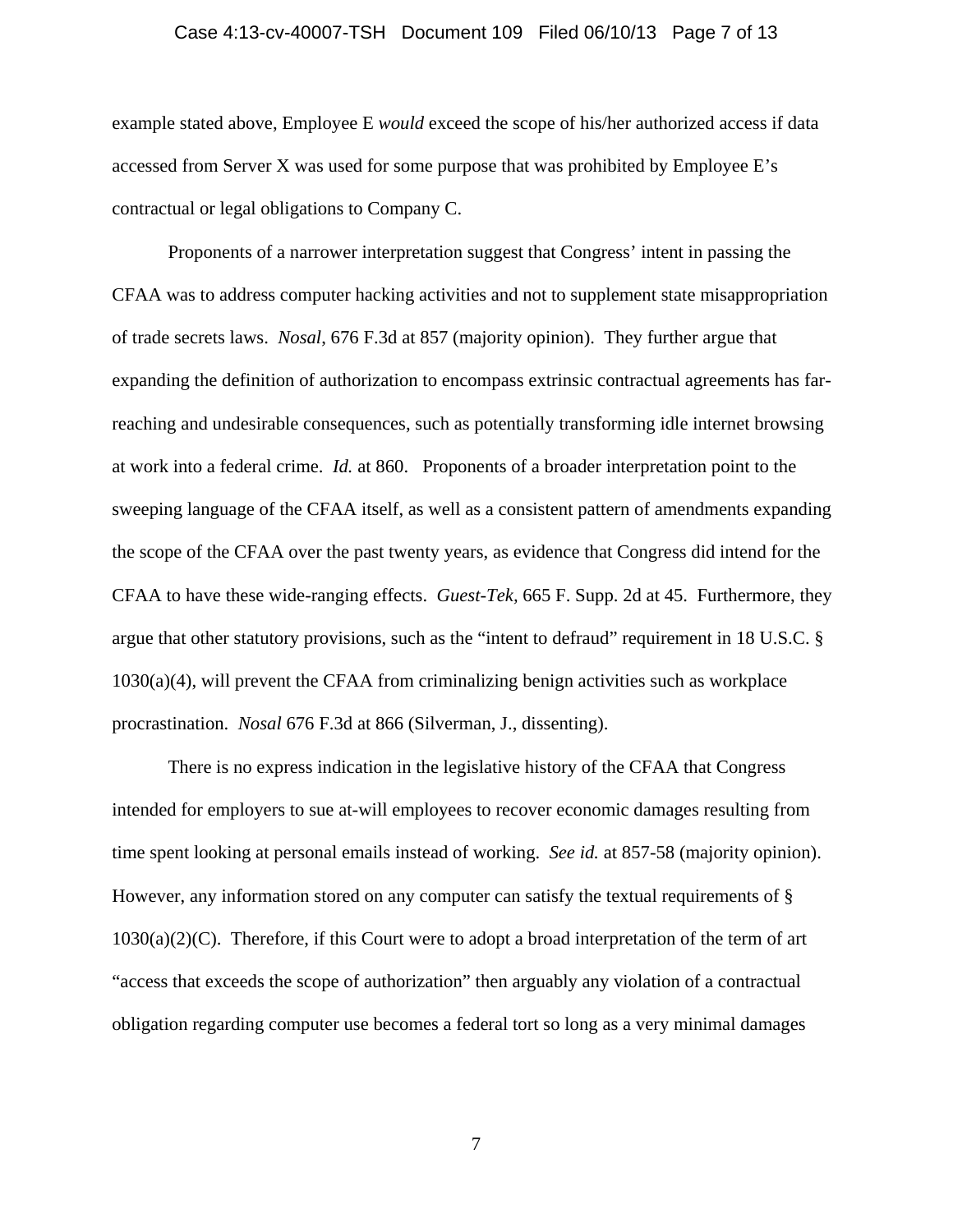#### Case 4:13-cv-40007-TSH Document 109 Filed 06/10/13 Page 8 of 13

threshold is met (\$5,000 in any twelve-month period).6 The dissenting opinion in *Nosal* dismissed this concern, noting that the CFAA provision at issue in that case, § 1030(a)(4), included an "intent to defraud" requirement that effectively differentiated between harmless workplace procrastination and more serious theft of intellectual property. *Nosal*, 676 F.3d at 866 (Silverman, J., dissenting). This case demonstrates the shortcomings of that position as AMD's allegations apply to both § 1030(a)(4) and § 1030(a)(2)(C) which includes no such fraud requirement.

Moreover, as the majority in *Nosal* noted, these features are substantially more troubling in a criminal context. *Id.* 676 F.3d at 860-61 (majority opinion). It is not possible to define authorization narrowly for some CFAA violations and broadly for others. *Powerex Corp. v. Reliant Energy Servs., Inc.*, 551 U.S. 224, 232, 127 S. Ct. 2411 (2007) (holding that "identical words and phrases within the same statute should normally be given the same meaning"). It is obviously absurd to impose criminal liability for checking personal email at the workplace, or some similarly innocuous violation of an employee computer use agreement. Nor is it acceptable to rely solely upon prosecutorial discretion to refrain from prosecuting trivial offenses. *Nosal*, 676 F.3d at 862 (majority opinion). As between a broad definition that pulls trivial contractual violations into the realm of federal criminal penalties, and a narrow one that forces the victims of misappropriation and/or breach of contract to seek justice under state, rather than federal, law, the prudent choice is clearly the narrower definition.

At the time of this order, the First Circuit has not clearly articulated its position on this issue. Some district judges have read *EF Cultural Travel BV v. Explorica, Inc.* (*EF Cultural I*),

<sup>&</sup>lt;sup>6</sup> AMD has pleaded that the "diagnostic measures AMD took after it learned of the defendants' unlawful access and copying and/or transmitting of information, including but not limited to the costs of engaging a computer forensics firm" is in excess of \$5,000. *Second Am. Compl.* ¶ 210 (Docket No. 91). The Court is troubled by the implication that the mere act of ascertaining whether or not there has been a violation of the CFAA is likely to cost enough money to meet the statutory threshold for violating the CFAA.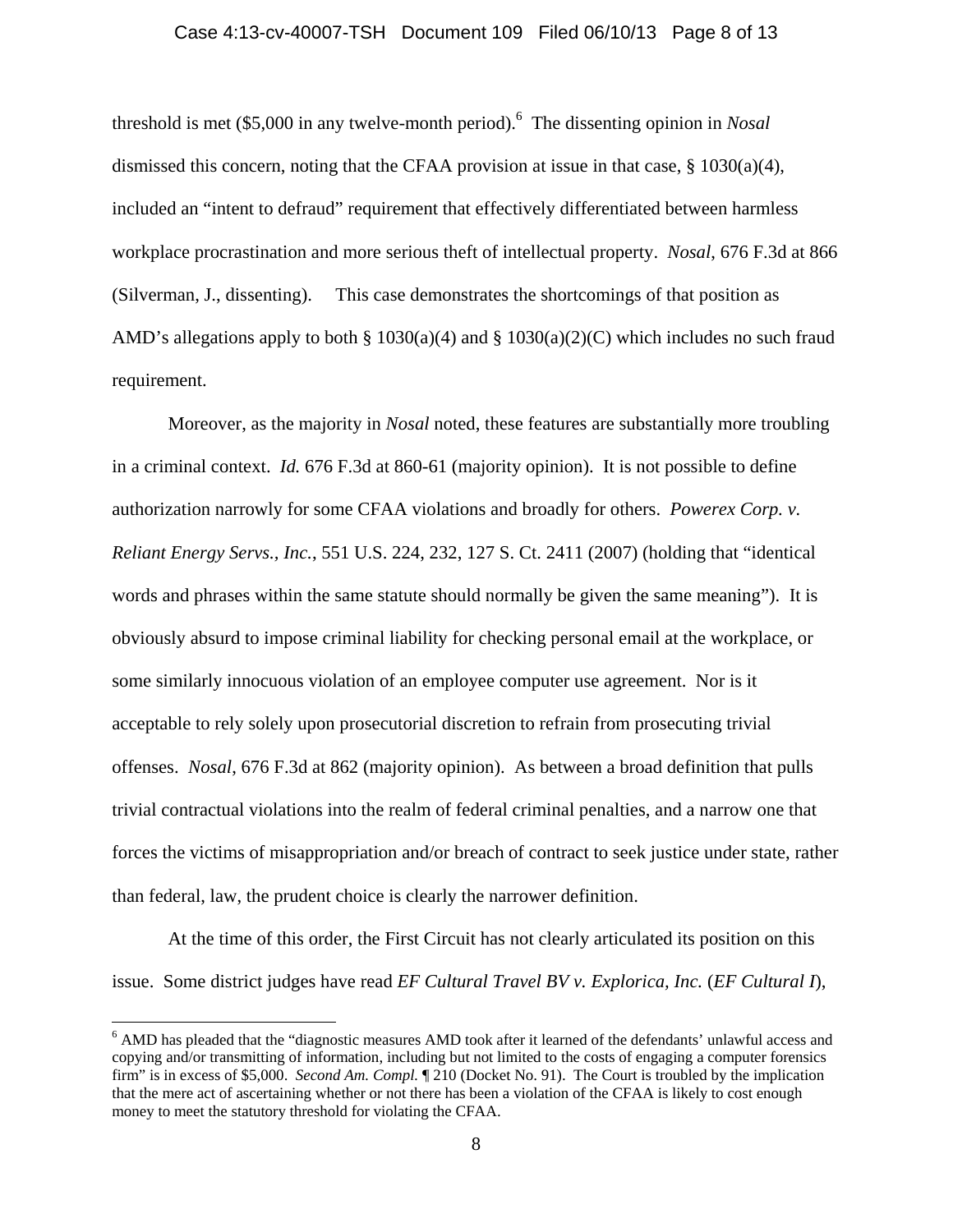#### Case 4:13-cv-40007-TSH Document 109 Filed 06/10/13 Page 9 of 13

274 F.3d 577 (1st Cir. 2001) as an endorsement of the broader interpretation. *Guest-Tek*, 665 F.Supp.2d 42. Others have read *EF Cultural I* as supporting a broad interpretation only in dicta, and have adopted a narrower interpretation. *Wentworth-Douglass*, 10-CV-120-SM, 2012 WL 2522963. It is not clear to me that *EF Cultural I* is a plain endorsement of a broad interpretation. In that case, the employee/defendant worked at a travel-booking website and gave unique information to a competitor that allowed that competitor to log into the employer's website as a tour leader and obtain sensitive pricing information to which the competitor would otherwise not have had access. *EF Cultural I*, 274 F.3d at n.14. This detail shifts *EF Cultural I* much more clearly into the realm of "access that exceeds authorization," because it involves gaining access to information through means of a deception, i.e., pretending to be a tour leader.

Turning to the case at hand, AMD has not pleaded any analogous facts. AMD favors a broader interpretation of the CFAA and alleges that merely by violating their contractual agreements and/or their duty of loyalty to AMD, Feldstein, Desai, and Kociuk rendered access that would otherwise have been authorized "without authorization" or "exceeding authorization" because they possessed an interest adverse to that of AMD. The Second Amended Complaint includes specific facts about when and how Feldstein, Desai, and Kociuk logged into AMD's secure network with valid login credentials and accessed confidential AMD information which they later retained in violation of their respective contractual agreements with AMD. The Court notes that while the Second Amended Complaint alleges intent to defraud on the part of Feldstein, Desai, and Kociuk, it is sparse on the details of any such fraud or deception.<sup>7</sup>

 $<sup>7</sup>$  The word "fraud" does not appear at all in the "Facts" section of the Second Amended Complaint. Indeed, the the</sup> word "fraud" appears only six times in the Second Amended Complaint. Five of those times it is used in the title of the "Computer Fraud and Abuse Act," and the sixth time is paragraph 209, where AMD alleges that Felstein, Desai, and Kociuk intended to "defraud" AMD. No further details are provided.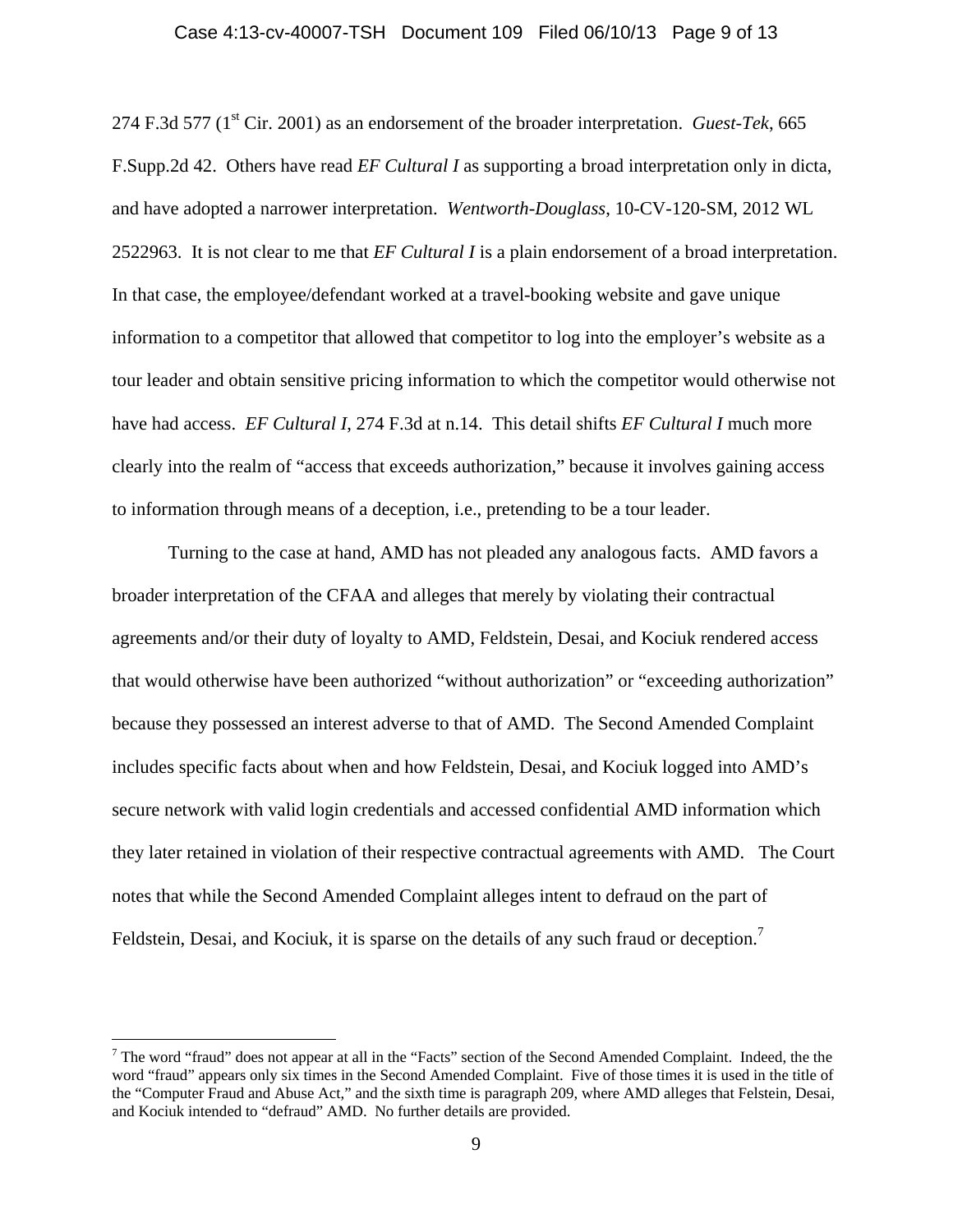#### Case 4:13-cv-40007-TSH Document 109 Filed 06/10/13 Page 10 of 13

Plaintiff's allegations are thus insufficient to sustain a CFAA claim under a narrow interpretation the CFAA and, for the reasons stated above, the narrower interpretation is preferable. However, this is an unsettled area of federal law, and one where courts have yet to establish a clear pleading standard. Given the incomplete nature of the evidentiary record and out of an abundance of caution, I will not dismiss these claims at this time. If AMD can plead specific details indicating that some or all of the defendants used fraudulent or deceptive means to obtain confidential AMD information, and/or that they intentionally defeated or circumvented technologically implemented restrictions to obtain confidential AMD information, then the CFAA claims will surpass the *Twombly/Iqbal* standard. Otherwise these claims will be dismissed once the factual record is complete.<sup>8</sup>

#### **D. Count V, Breach of Employees Duty of Loyalty**

 $\overline{a}$ 

Count V, raised against Feldstein, Desai, and Kociuk, is for breach of the employee's duty of loyalty under Massachusetts common law. Under Massachusetts law, this duty attaches to some, but not all, employees. Executives, directors, other senior officers, and partners must refrain from competing with their employer during their employment. *E.g.*, *Robinson v. Watts Detective Agency, Inc., 685 F.2d 729, 736 (1<sup>st</sup> Cir. 1982); <i>Sterling Research, Inc. v. Pietrobono,* 2005 WL 3116758 at \*10 (D. Mass. 2005); *Meehan v. Shaughnessy*, 404 Mass. 419, 433 (1989) (partners). AMD's Second Amended Complaint clearly identifies Feldstein as such an executive.<sup>9</sup> Combined with the sufficiency of the misappropriation claims against him, AMD

<sup>&</sup>lt;sup>8</sup> The Court notes that even if the CFAA claims are dismissed at a later date, the pendant state law claims need not be remanded to state courts. 28 U.S.C. § 1367(c); *Delgado v. Pawtucket Police Dep't*, 668 F.3d 42, 48 (1<sup>st</sup> Cir. 2012). It would be extremely inefficient to remand this case to state court given the quantity of evidence already presented to this Court.<br><sup>9</sup> AMD also pleads that Hagen occupied an executive/director level position before moving to Nvidia, and thus owed

AMD a fiduciary duty. However, AMD does not allege that Hagen breached this duty and he is not included in Count V of the Second Amended Complaint.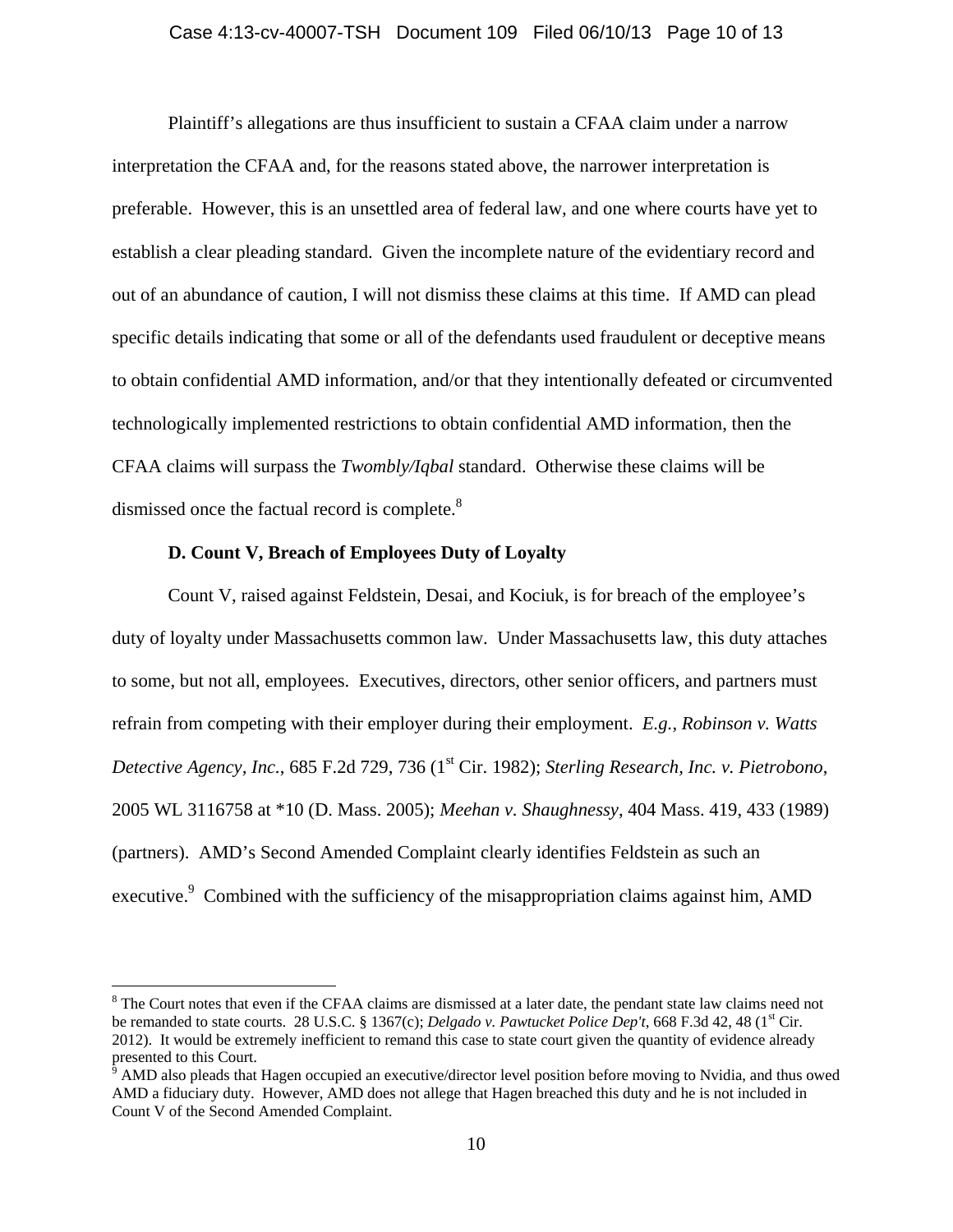#### Case 4:13-cv-40007-TSH Document 109 Filed 06/10/13 Page 11 of 13

has established a prima facie case for breach of the employee's duty of loyalty and Feldstein's motion to dismiss fails.

AMD has not, however, pleaded that Desai and Kociuk were executives, officers or directors of AMD. *Second Am. Compl.* ¶¶ 214-221 (Docket No. 91). Desai was a senior manager of ASIC/Layout design and Kociuk was an engineer reporting directly to Desai. "Rank-and-file" employees are not captured by the employee's duty of loyalty unless they occupy "a position of trust and confidence." *TalentBurst, Inc. v. Collabera, Inc.*, 567 F. Supp. 2d 261, 266 (D. Mass. 2008). Plaintiff pleads that Desai and Kociuk both had access to confidential AMD information, and therefore held such positions of "trust and confidence." Pl.'s Opp, to Mot. to Dismiss at 11-12 (Docket No. 69) (citing *id.*; *Meehan*, 404 Mass. at 438; *Inner-Tite Corp. v. Brozowski,* 27 Mass. L. Rep. 204 (2010).<sup>10</sup>

The Court is wary of holding that any employee given access to any confidential information owes a fiduciary duty to his or her employer. However, as hardware designers working for a high-tech business that generates much of its revenue from intellectual property, they had access to confidential information of substantial value. Construing all factual ambiguities in favor of AMD, it is plausible that Desai and Kociuk held special positions of trust and confidence and did owe AMD a fiduciary duty. However, in order to sustain these allegations through summary judgment, AMD must produce specific evidence sufficient to establish that Desai and Kociuk were in positions entrusting them with a level of "trust and

<sup>&</sup>lt;sup>10</sup> In *Inner-Tite*, the employee in question was not merely entrusted with confidential information; he was a regional sales manager who "worked independently, was entrusted with sensitive and confidential information, and [was] the public face of [his employer]." *Inner-Tite Corp. v. Brozowski*, 20100156, 2010 WL 3038330 (Mass. Super. Apr. 14, 2010). In *Meehan*, the employee was an associate attorney, handling a substantial caseload, who allegedly lured his clients to a new law firm. *Meehan*, 404 Mass. at 438. As an attorney actively working with clients, the associate in Meehan was, like the regional sale manager in *Inner-Tite*, a "public face" for his employer, and thus entrusted with a substantial level of trust and confidence.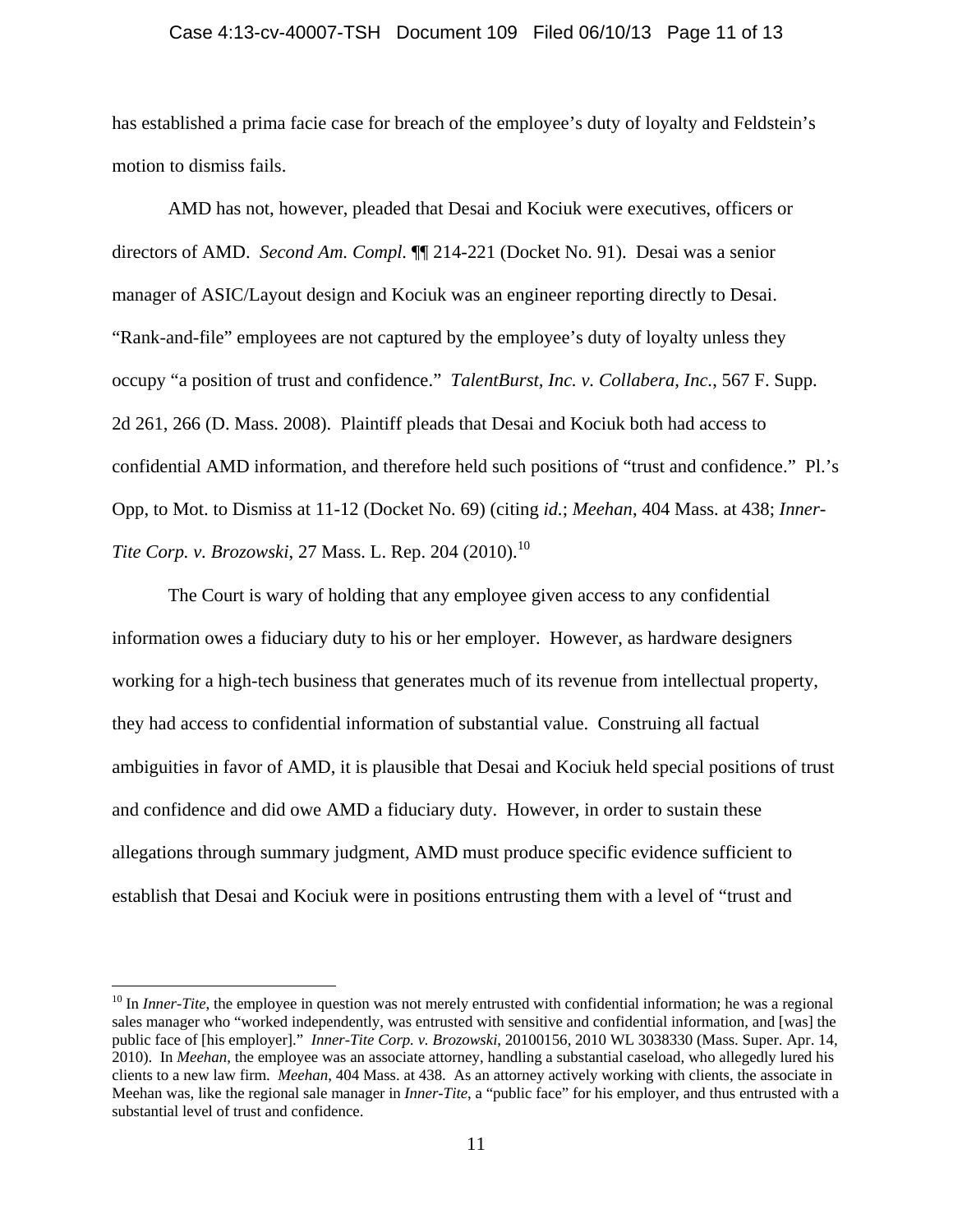confidence" analogous to that of a law firm associate or regional sales manager.<sup>11</sup> Therefore Desai and Kociuk's motions to dismiss Count V will be denied..

#### **E. Count VI, Breach of Contract**

 $\overline{a}$ 

Count VI, raised against all Defendants, is for breach of contract, through (1) failing to return confidential AMD information at the end of their employment and/or (2) solicitation of AMD employees. For the reasons set for this in this Court's prior order, Plaintiff has demonstrated a likelihood of success on the merits of this claim as against all defendants. Even considering only the evidence included in the Complaint, or incorporated into the same by reference, Plaintiff has pleaded a claim sufficient to surpass the *Twombly*/*Iqbal* threshold as against all Defendants.<sup>12</sup>

#### **F. Count VII, Conspiracy to Misappropriate Trade Secrets**

 Count VII, raised against Desai and Kociuk, is for conspiracy. AMD alleges that Desai and Kociuk conspired to misappropriate trade secrets, and/or violate the CFAA, and/or breach their employee's duty of loyalty. In order to prove a civil conspiracy, Plaintiff must demonstrate (1) that "a combination of two or more persons acting in concert to commit an unlawful act, or to commit a lawful act by unlawful means, the principal element of which is an agreement between the parties 'to inflict a wrong or injury upon another,' and (2) 'an overt act that results in damages.'" *Grant v. John Hancock Mutual Life Insurance Co.*, 183 F. Supp. 2nd 344 (D. Mass. 2002) (internal quotations omitted). Under the *Twombly/Iqbal* standard, AMD has pleaded a prima facie claim for relief for misappropriation of trade secrets against both Desai and Kociuk.

<sup>&</sup>lt;sup>11</sup> With regard to Desai and Kociuk, the Second Amended Complaint includes only the conclusory statement that they "occupied positions of trust and confidence" by virtue of their access to confidential information. *Second Am. Compl.*  $\P$  215 (Docket No. 91).<br><sup>12</sup> The sole exception was Plaintiff's solicitation claim against Feldstein, where Plaintiff failed to meet the stringent

standard for injunctive relief. However, AMD has pleaded specific facts regarding Feldstein's meeting with Desai immediately prior to her interview with Nvidia that, in the light most favorable to AMD, establish a plausible prima facie case for solicitation sufficient to meet the lower threshold of Rule 12(b)(6).